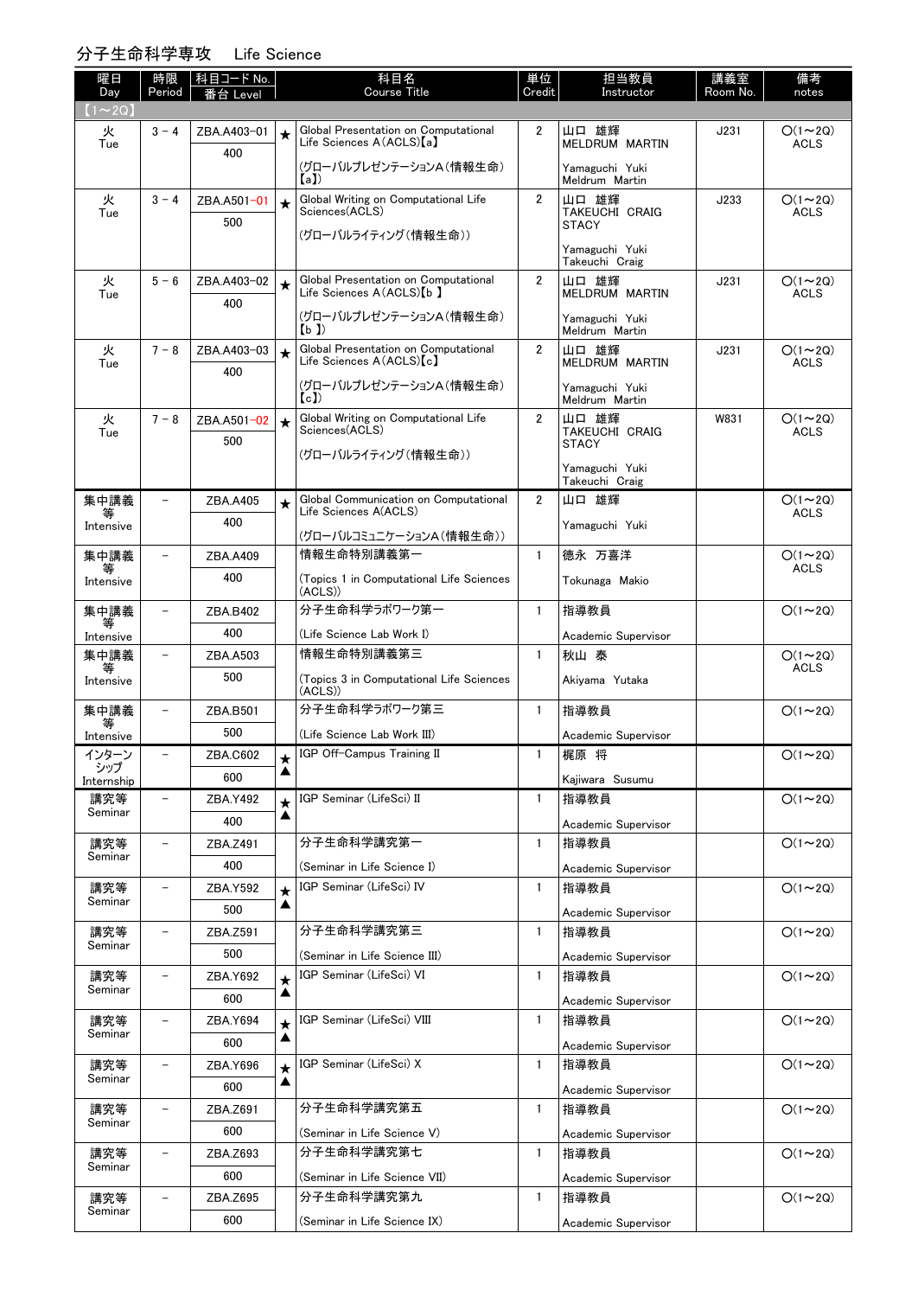### 生体システム専攻 Biological Sciences

| 曜日                   | 時限                       | 科目コード No.   |                 | 科目名<br><b>Course Title</b>                                          | 単位             | 担当教員                             | 講義室      | 備考                           |
|----------------------|--------------------------|-------------|-----------------|---------------------------------------------------------------------|----------------|----------------------------------|----------|------------------------------|
| Day<br>$(1 \sim 2Q)$ | Period                   | 台 Level     |                 |                                                                     | Credit         | Instructor                       | Room No. | notes                        |
| 火                    | $3 - 4$                  | ZBA.A403-01 | $\star$         | Global Presentation on Computational                                | $\overline{2}$ | 山口 雄輝                            | J231     | $O(1\sim 2Q)$                |
| Tue                  |                          | 400         |                 | Life Sciences A (ACLS) [a]                                          |                | MELDRUM MARTIN                   |          | <b>ACLS</b>                  |
|                      |                          |             |                 | (グローバルプレゼンテーションA(情報生命)<br>(a)                                       |                | Yamaguchi Yuki<br>Meldrum Martin |          |                              |
| 火                    | $3 - 4$                  | ZBA.A501    | $\star$         | Global Writing on Computational Life<br>Sciences(ACLS)              | $\overline{2}$ | 山口 雄輝                            | J233     | $O(1\sim 2Q)$                |
| Tue                  |                          | 500         |                 |                                                                     |                | TAKEUCHI CRAIG<br><b>STACY</b>   |          | <b>ACLS</b>                  |
|                      |                          |             |                 | (グローバルライティング(情報生命))                                                 |                | Yamaguchi Yuki                   |          |                              |
|                      |                          |             |                 |                                                                     |                | Takeuchi Craig                   |          |                              |
| 火<br>Tue             | $5 - 6$                  | ZBA.A403-02 | $\star$         | Global Presentation on Computational<br>Life Sciences A (ACLS) [b ] | $\overline{2}$ | 山口 雄輝<br>MELDRUM MARTIN          | J231     | $O(1\sim 2Q)$<br><b>ACLS</b> |
|                      |                          | 400         |                 | (グローバルプレゼンテーションA(情報生命)                                              |                | Yamaguchi Yuki                   |          |                              |
|                      |                          |             |                 | (b)                                                                 |                | Meldrum Martin                   |          |                              |
| 火<br>Tue             | $7 - 8$                  | ZBA.A403-03 | $\star$         | Global Presentation on Computational<br>Life Sciences A (ACLS) [c]  | $\overline{2}$ | 山口 雄輝<br>MELDRUM MARTIN          | J231     | $O(1\sim 2Q)$<br><b>ACLS</b> |
|                      |                          | 400         |                 | (グローバルプレゼンテーションA(情報生命)                                              |                | Yamaguchi Yuki                   |          |                              |
|                      |                          |             |                 | (c)                                                                 |                | Meldrum Martin                   |          |                              |
| 火<br>Tue             | $7 - 8$                  | ZBA.A501    | $\star$         | Global Writing on Computational Life<br>Sciences(ACLS)              | $\overline{2}$ | 山口 雄輝<br><b>TAKEUCHI CRAIG</b>   | W831     | $O(1\sim 2Q)$<br><b>ACLS</b> |
|                      |                          | 500         |                 | (グローバルライティング(情報生命))                                                 |                | <b>STACY</b>                     |          |                              |
|                      |                          |             |                 |                                                                     |                | Yamaguchi Yuki<br>Takeuchi Craig |          |                              |
| 集中講義<br>等            | $\overline{\phantom{0}}$ | ZBA.A405    | $\star$         | Global Communication on Computational<br>Life Sciences A(ACLS)      | $\overline{2}$ | 山口 雄輝                            |          | $O(1\sim 2Q)$<br><b>ACLS</b> |
| Intensive            |                          | 400         |                 |                                                                     |                | Yamaguchi Yuki                   |          |                              |
| 集中講義                 | $\overline{\phantom{0}}$ | ZBA.A409    |                 | (グローバルコミュニケーションA(情報生命))<br>情報生命特別講義第一                               | $\mathbf{1}$   | 德永 万喜洋                           |          | $O(1\sim 2Q)$                |
| 等                    |                          | 400         |                 | (Topics 1 in Computational Life Sciences                            |                | Tokunaga Makio                   |          | <b>ACLS</b>                  |
| Intensive            |                          |             |                 | (ACLS))                                                             |                |                                  |          |                              |
| 集中講義<br>等            | $\equiv$                 | ZBB.B401    |                 | 生命理工学特別実験第一(生体システム)                                                 | $\overline{2}$ | 各教員                              |          | $O(1\sim 2Q)$                |
| Intensive            |                          | 400         |                 | (Directed Laboratory Works in Biological<br>Sciences I)             |                | Academic Supervisor              |          |                              |
| 集中講義                 | $\overline{\phantom{0}}$ | ZBA.A503    |                 | 情報生命特別講義第三                                                          | $\mathbf{1}$   | 秋山 泰                             |          | $O(1\sim 2Q)$                |
| 等<br>Intensive       |                          | 500         |                 | (Topics 3 in Computational Life Sciences                            |                | Akiyama Yutaka                   |          | <b>ACLS</b>                  |
|                      |                          | ZBA.C602    |                 | (ACLS))<br>IGP Off-Campus Training II                               | $\mathbf{1}$   | 梶原 将                             |          | $O(1\sim 2Q)$                |
| インターン<br>・シップ        |                          | 600         | $\bigstar$<br>▲ |                                                                     |                |                                  |          |                              |
| Internship<br>講究等    | -                        | ZBB.Y492    |                 | IGP Seminar (BioSci) II                                             | $\mathbf{1}$   | Kajiwara Susumu<br>指導教員          |          | $O(1 \sim 2Q)$               |
| Seminar              |                          | 400         | $\star$<br>▲    |                                                                     |                | Academic Supervisor              |          |                              |
| 講究等                  | $\overline{a}$           | ZBB.Z491    |                 | 生体システム講究第一                                                          | $\mathbf{1}$   | 指導教員                             |          | $O(1\sim 2Q)$                |
| Seminar              |                          | 400         |                 | (Seminar in Biosystem I)                                            |                | Academic Supervisor              |          |                              |
| 講究等                  | $\overline{a}$           | ZBB.Y592    | $\star$         | IGP Seminar (BioSci) IV                                             | $\mathbf{1}$   | 指導教員                             |          | $O(1\sim 2Q)$                |
| Seminar              |                          | 500         | ▲               |                                                                     |                | Academic Supervisor              |          |                              |
| 講究等                  |                          | ZBB.Z591    |                 | 生体システム講究第三                                                          | $\mathbf{1}$   | 指導教員                             |          | $O(1\sim 2Q)$                |
| Seminar              |                          | 500         |                 | (Seminar in Biosystem III)                                          |                | Academic Supervisor              |          |                              |
| 講究等                  | $\overline{\phantom{0}}$ | ZBB.Y692    | $\star$         | IGP Seminar (BioSci) VI                                             | $\mathbf{1}$   | 指導教員                             |          | $O(1\sim 2Q)$                |
| Seminar              |                          | 600         | ▲               |                                                                     |                | Academic Supervisor              |          |                              |
| 講究等                  | $\overline{\phantom{0}}$ | ZBB.Y694    | $\star$         | IGP Seminar (BioSci) VIII                                           | $\mathbf{1}$   | 指導教員                             |          | $O(1 \sim 2Q)$               |
| Seminar              |                          | 600         | ▲               |                                                                     |                | Academic Supervisor              |          |                              |
| 講究等                  | $\overline{\phantom{0}}$ | ZBB.Y696    | $\bigstar$      | IGP Seminar (BioSci) X                                              | 1              | 指導教員                             |          | $O(1\sim 2Q)$                |
| Seminar              |                          | 600         | ▲               |                                                                     |                | Academic Supervisor              |          |                              |
| 講究等                  |                          | ZBB.Z691    |                 | 生体システム講究第五                                                          | $\mathbf{1}$   | 指導教員                             |          | $O(1\sim 2Q)$                |
| Seminar              |                          | 600         |                 | (Seminar in Biosystem V)                                            |                | Academic Supervisor              |          |                              |
| 講究等                  | $\overline{\phantom{0}}$ | ZBB.Z693    |                 | 生体システム講究第七                                                          | $\mathbf{1}$   | 指導教員                             |          | $O(1\sim 2Q)$                |
| Seminar              |                          | 600         |                 | (Seminar in Biosystem VII)                                          |                | Academic Supervisor              |          |                              |
| 講究等                  | $\overline{\phantom{0}}$ | ZBB.Z695    |                 | 生体システム講究第九                                                          | 1              | 指導教員                             |          | $O(1\sim 2Q)$                |
| Seminar              |                          | 600         |                 | (Seminar in Biosystem IX)                                           |                | Academic Supervisor              |          |                              |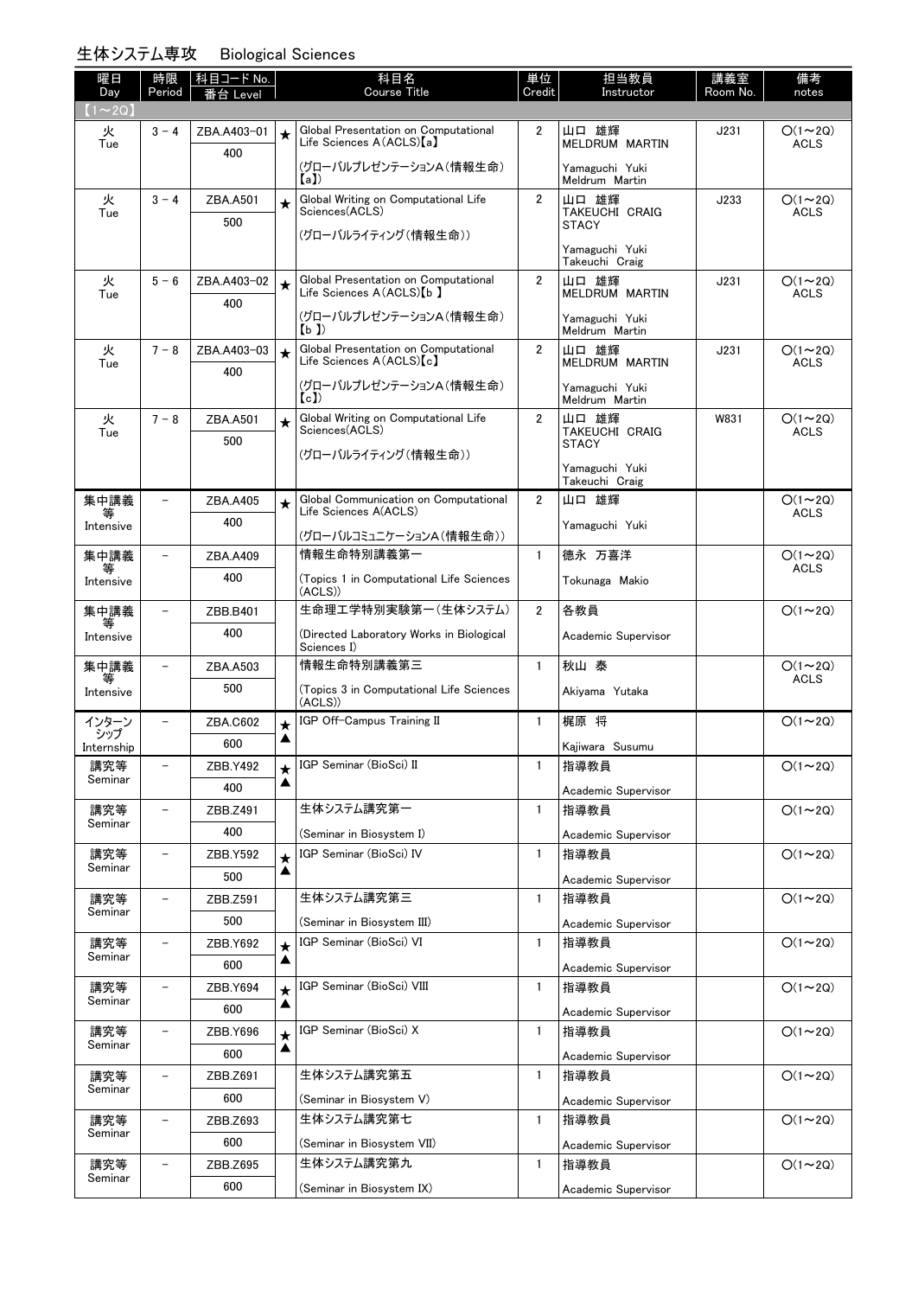# 生命情報専攻

| 攻<br><b>Biological Information</b> |  |
|------------------------------------|--|
|------------------------------------|--|

| 曜日<br>Day      | 時限<br>Period             | 科目コード No.<br>番台 Level |              | 科目名<br><b>Course Title</b>                                        | 単位<br>Credit   | 担当教員<br>Instructor               | 講義室<br>Room No. | 備考<br>notes                  |
|----------------|--------------------------|-----------------------|--------------|-------------------------------------------------------------------|----------------|----------------------------------|-----------------|------------------------------|
| $(1\sim 2Q)$   |                          |                       |              |                                                                   |                |                                  |                 |                              |
| 火              | $3 - 4$                  | ZBA.A403-01           | $\star$      | Global Presentation on Computational<br>Life Sciences A(ACLS) [a] | $\overline{2}$ | 山口 雄輝<br><b>MELDRUM MARTIN</b>   | J231            | $O(1\sim 2Q)$<br><b>ACLS</b> |
| Tue            |                          | 400                   |              |                                                                   |                |                                  |                 |                              |
|                |                          |                       |              | (グローバルプレゼンテーションA(情報生命)<br>【a】)                                    |                | Yamaguchi Yuki<br>Meldrum Martin |                 |                              |
| 火<br>Tue       | $3 - 4$                  | ZBA.A501              | $\star$      | Global Writing on Computational Life<br>Sciences(ACLS)            | $\overline{2}$ | 山口 雄輝<br><b>TAKEUCHI CRAIG</b>   | J233            | $O(1\sim 2Q)$<br><b>ACLS</b> |
|                |                          | 500                   |              | (グローバルライティング(情報生命))                                               |                | <b>STACY</b>                     |                 |                              |
|                |                          |                       |              |                                                                   |                | Yamaguchi Yuki<br>Takeuchi Craig |                 |                              |
| 火              | $5 - 6$                  | ZBA.A403-02           | $\star$      | Global Presentation on Computational                              | $\overline{2}$ | 山口 雄輝                            | J231            | $O(1\sim 2Q)$                |
| Tue            |                          | 400                   |              | Life Sciences A(ACLS) [b ]                                        |                | MELDRUM MARTIN                   |                 | <b>ACLS</b>                  |
|                |                          |                       |              | (グローバルプレゼンテーションA(情報生命)<br>(b)                                     |                | Yamaguchi Yuki<br>Meldrum Martin |                 |                              |
| 火              | $7 - 8$                  | ZBA.A403-03           | $\star$      | Global Presentation on Computational                              | $\overline{2}$ | 山口 雄輝                            | J231            | $O(1\sim 2Q)$                |
| Tue            |                          | 400                   |              | Life Sciences $A(ACLS)[c]$                                        |                | MELDRUM MARTIN                   |                 | <b>ACLS</b>                  |
|                |                          |                       |              | (グローバルプレゼンテーションA(情報生命)<br>(c)                                     |                | Yamaguchi Yuki<br>Meldrum Martin |                 |                              |
| 火              | $7 - 8$                  | ZBA.A501              | $\star$      | Global Writing on Computational Life                              | $\overline{2}$ | 山口 雄輝                            | W831            | $O(1\sim 2Q)$                |
| Tue            |                          | 500                   |              | Sciences(ACLS)                                                    |                | TAKEUCHI CRAIG<br><b>STACY</b>   |                 | <b>ACLS</b>                  |
|                |                          |                       |              | (グローバルライティング(情報生命))                                               |                | Yamaguchi Yuki                   |                 |                              |
| 集中講義           | $\overline{\phantom{0}}$ |                       |              | Global Communication on Computational                             | $\overline{2}$ | Takeuchi Craig<br>山口 雄輝          |                 | $O(1\sim 2Q)$                |
| 等              |                          | ZBA.A405<br>400       | $\star$      | Life Sciences A(ACLS)                                             |                |                                  |                 | <b>ACLS</b>                  |
| Intensive      |                          |                       |              | (グローバルコミュニケーションA(情報生命))                                           |                | Yamaguchi Yuki                   |                 |                              |
| 集中講義<br>等      | $\overline{\phantom{0}}$ | ZBA.A409              |              | 情報生命特別講義第一                                                        | $\mathbf{1}$   | 德永 万喜洋                           |                 | $O(1\sim 2Q)$<br><b>ACLS</b> |
| Intensive      |                          | 400                   |              | (Topics 1 in Computational Life Sciences<br>(ACLS))               |                | Tokunaga Makio                   |                 |                              |
| 集中講義           | $\overline{\phantom{0}}$ | ZBC.B401              |              | 生命理工学特別実験第一(生命情報)                                                 | $\overline{2}$ | 指導教員                             |                 | $O(1\sim 2Q)$                |
| 等<br>Intensive |                          | 400                   |              | (Directed Laboratory Works in Biological                          |                | Academic Supervisor              |                 |                              |
| 集中講義           | $\overline{\phantom{0}}$ | ZBA.A503              |              | Information I)<br>情報生命特別講義第三                                      | 1              | 秋山 泰                             |                 | $O(1\sim 2Q)$                |
| 等<br>Intensive |                          | 500                   |              | (Topics 3 in Computational Life Sciences                          |                | Akivama Yutaka                   |                 | ACLS                         |
|                |                          |                       |              | (ACLS))                                                           |                |                                  |                 |                              |
| インターン<br>シップ   | $\overline{\phantom{0}}$ | ZBA.C602              | $\star$<br>▲ | IGP Off-Campus Training II                                        | $\mathbf{1}$   | 梶原 将                             |                 | $O(1\sim 2Q)$                |
| Internship     |                          | 600                   |              | 生命情報ラボワーク第一                                                       |                | Kajiwara Susumu                  |                 |                              |
| 講究等<br>Seminar | -                        | ZBC.B403<br>400       |              |                                                                   | 1              | 指導教員                             |                 | $O(1 \sim 2Q)$               |
| 講究等            |                          | ZBC.Y492              |              | (Biological Information Lab Work I)<br>IGP Seminar (BioInfo) II   | $\mathbf{1}$   | Academic Supervisor<br>指導教員      |                 | $O(1\sim 2Q)$                |
| Seminar        |                          | 400                   | $\star$<br>▲ |                                                                   |                | Academic Supervisor              |                 |                              |
| 講究等            | $\overline{\phantom{0}}$ | ZBC.Z491              |              | 生命情報講究第一                                                          | $\mathbf{1}$   | 指導教員                             |                 | $O(1\sim 2Q)$                |
| Seminar        |                          | 400                   |              | (Seminars in Biological Information I)                            |                | Academic Supervisor              |                 |                              |
| 講究等            | $\overline{\phantom{a}}$ | ZBC.B501              |              | 生命情報ラボワーク第三                                                       | 1              | 指導教員                             |                 | $O(1\sim 2Q)$                |
| Seminar        |                          | 500                   |              | (Biological Information Lab Work III)                             |                | Academic Supervisor              |                 |                              |
| 講究等            |                          | ZBC.Y592              | $\star$      | IGP Seminar (BioInfo) IV                                          | 1              | 指導教員                             |                 | $O(1\sim 2Q)$                |
| Seminar        |                          | 500                   | ▲            |                                                                   |                | Academic Supervisor              |                 |                              |
| 講究等<br>Seminar | -                        | ZBC.Z591              |              | 生命情報講究第三                                                          | $\mathbf{1}$   | 指導教員                             |                 | $O(1\sim 2Q)$                |
|                |                          | 500                   |              | (Seminars in Biological Information III)                          |                | Academic Supervisor              |                 |                              |
| 講究等<br>Seminar |                          | ZBC.Y692              | $\star$<br>▲ | IGP Seminar (BioInfo) VI                                          | 1              | 指導教員                             |                 | $O(1\sim 2Q)$                |
|                |                          | 600                   |              |                                                                   |                | Academic Supervisor              |                 |                              |
| 講究等<br>Seminar | $\overline{\phantom{0}}$ | ZBC.Y694              | $\star$<br>▲ | IGP Seminar (BioInfo) VIII                                        | $\mathbf{1}$   | 指導教員                             |                 | $O(1\sim 2Q)$                |
| 講究等            | $\overline{\phantom{0}}$ | 600<br>ZBC.Y696       |              | IGP Seminar (BioInfo) X                                           | 1              | Academic Supervisor<br>指導教員      |                 | $O(1\sim 2Q)$                |
| Seminar        |                          | 600                   | $\star$<br>▲ |                                                                   |                |                                  |                 |                              |
| 講究等            | $\overline{\phantom{0}}$ | ZBC.Z691              |              | 生命情報講究第五                                                          | 1              | Academic Supervisor<br>指導教員      |                 | $O(1\sim 2Q)$                |
| Seminar        |                          | 600                   |              | (Seminars in Biological Information V)                            |                | Academic Supervisor              |                 |                              |
| 講究等            | $\overline{\phantom{0}}$ | ZBC.Z693              |              | 生命情報講究第七                                                          | 1              | 指導教員                             |                 | $O(1\sim 2Q)$                |
| Seminar        |                          | 600                   |              | (Seminars in Biological Information VII)                          |                | Academic Supervisor              |                 |                              |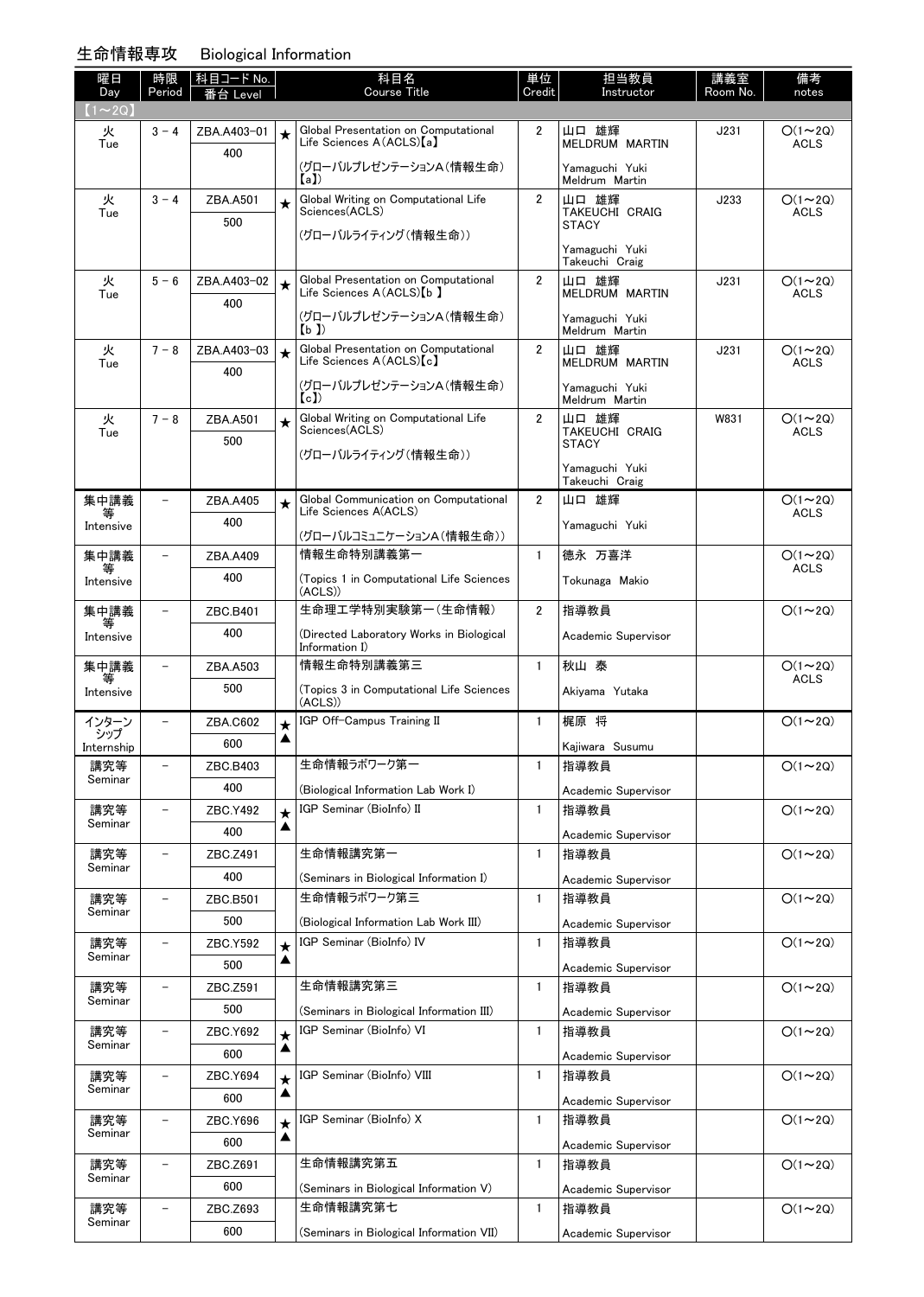#### 生命情報専攻 Biological Information

| 曜日<br>Day    | 時限<br>Period | 科目コード No.<br>番台 Level | 科目名<br>Course Title                     | 単位<br>Credit | 担当教員<br>Instructor  | 講義室<br>Room No. | 備考<br>notes   |
|--------------|--------------|-----------------------|-----------------------------------------|--------------|---------------------|-----------------|---------------|
| $(1\sim 20)$ |              |                       |                                         |              |                     |                 |               |
| 講究等          | -            | ZBC.Z695              | 生命情報講究第九                                |              | 指導教員                |                 | $O(1\sim 2Q)$ |
| Seminar      |              | 600                   | (Seminars in Biological Information IX) |              | Academic Supervisor |                 |               |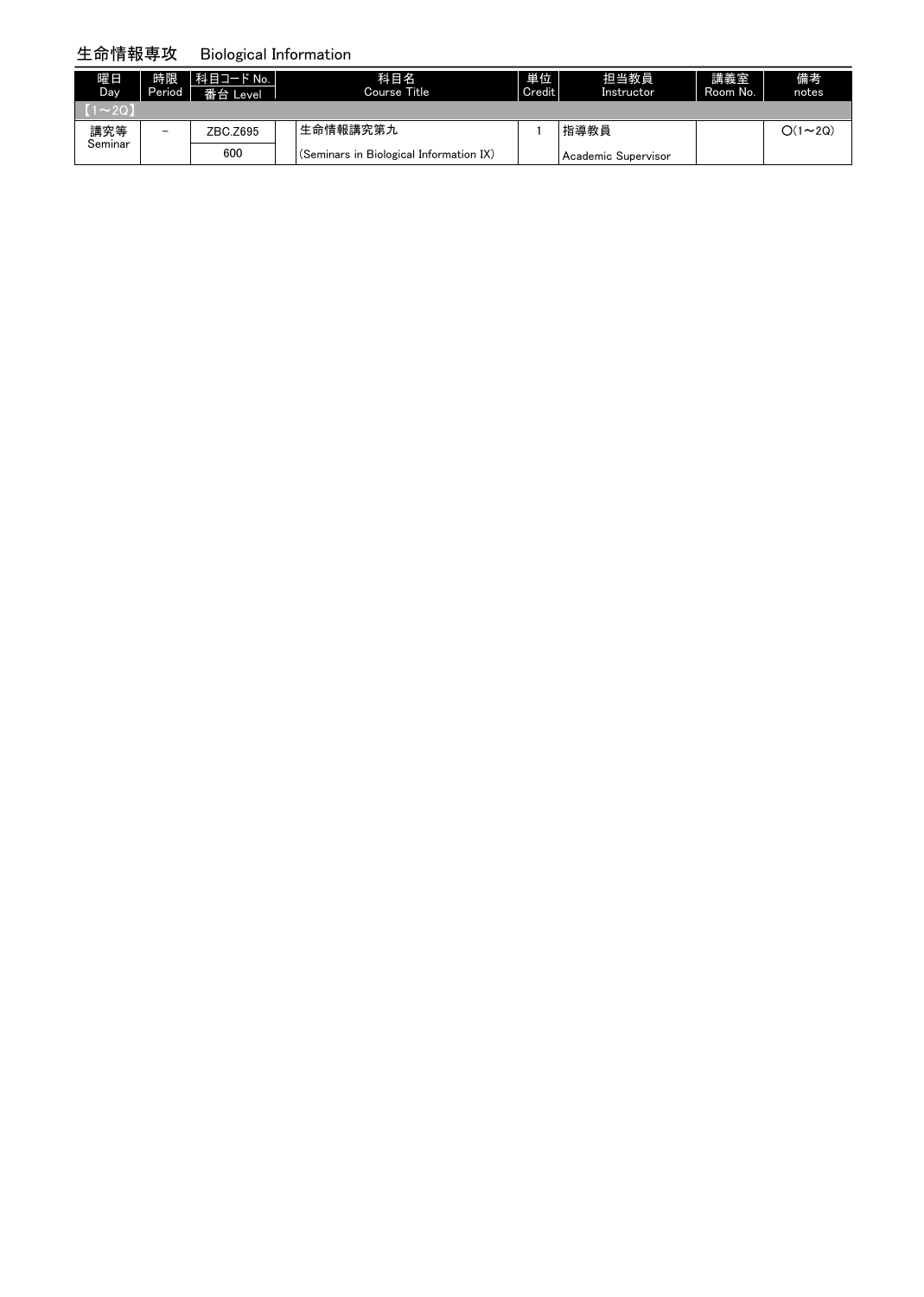### 生物プロセス専攻 Bioengineering

| 曜日<br>Day         | 時限<br>Period             | │科目コード No.<br>番台 Level |         | 科目名<br><b>Course Title</b>                                          | 単位<br>Credit   | 担当教員<br>Instructor               | 講義室<br>Room No. | 備考<br>notes                  |
|-------------------|--------------------------|------------------------|---------|---------------------------------------------------------------------|----------------|----------------------------------|-----------------|------------------------------|
| $(1\sim 2Q)$      |                          |                        |         |                                                                     |                |                                  |                 |                              |
| 火                 | $3 - 4$                  | ZBA.A403-01            | $\star$ | Global Presentation on Computational                                | $\overline{2}$ | 山口 雄輝                            | J231            | $O(1\sim 2Q)$                |
| Tue               |                          | 400                    |         | Life Sciences A(ACLS)[a]                                            |                | MELDRUM MARTIN                   |                 | <b>ACLS</b>                  |
|                   |                          |                        |         | (グローバルプレゼンテーションA(情報生命)<br>(a)                                       |                | Yamaguchi Yuki<br>Meldrum Martin |                 |                              |
| 火                 | $3 - 4$                  | ZBA.A501               | $\star$ | Global Writing on Computational Life                                | $\overline{2}$ | 山口 雄輝                            | J233            | $O(1\sim 2Q)$                |
| Tue               |                          | 500                    |         | Sciences(ACLS)                                                      |                | TAKEUCHI CRAIG<br>STACY          |                 | <b>ACLS</b>                  |
|                   |                          |                        |         | (グローバルライティング(情報生命))                                                 |                | Yamaguchi Yuki                   |                 |                              |
|                   |                          |                        |         |                                                                     |                | Takeuchi Craig                   |                 |                              |
| 火<br>Tue          | $5 - 6$                  | ZBA.A403-02            | $\star$ | Global Presentation on Computational<br>Life Sciences A (ACLS) [b ] | $\overline{2}$ | 山口 雄輝<br>MELDRUM MARTIN          | J231            | $O(1\sim 2Q)$<br><b>ACLS</b> |
|                   |                          | 400                    |         | (グローバルプレゼンテーションA(情報生命)                                              |                |                                  |                 |                              |
|                   |                          |                        |         | (b)                                                                 |                | Yamaguchi Yuki<br>Meldrum Martin |                 |                              |
| 火<br>Tue          | $7 - 8$                  | ZBA.A403-03            | $\star$ | Global Presentation on Computational<br>Life Sciences A(ACLS)[c]    | $\overline{2}$ | 山口 雄輝<br>MELDRUM MARTIN          | J231            | $O(1\sim 2Q)$<br><b>ACLS</b> |
|                   |                          | 400                    |         | (グローバルプレゼンテーションA(情報生命)                                              |                |                                  |                 |                              |
|                   |                          |                        |         | (c)                                                                 |                | Yamaguchi Yuki<br>Meldrum Martin |                 |                              |
| 火                 | $7 - 8$                  | ZBA.A501               | $\star$ | Global Writing on Computational Life<br>Sciences(ACLS)              | $\overline{2}$ | 山口 雄輝                            | W831            | $O(1\sim 2Q)$                |
| Tue               |                          | 500                    |         |                                                                     |                | TAKEUCHI CRAIG<br><b>STACY</b>   |                 | <b>ACLS</b>                  |
|                   |                          |                        |         | (グローバルライティング(情報生命))                                                 |                | Yamaguchi Yuki                   |                 |                              |
|                   |                          |                        |         |                                                                     |                | Takeuchi Craig                   |                 |                              |
| 集中講義<br>等         | $\overline{\phantom{0}}$ | ZBA.A405               | $\star$ | Global Communication on Computational<br>Life Sciences A(ACLS)      | $\overline{2}$ | 山口 雄輝                            |                 | $O(1\sim 2Q)$<br><b>ACLS</b> |
| Intensive         |                          | 400                    |         | (グローバルコミュニケーションA(情報生命))                                             |                | Yamaguchi Yuki                   |                 |                              |
| 集中講義              | $\overline{\phantom{0}}$ | ZBA.A409               |         | 情報生命特別講義第一                                                          | $\mathbf{1}$   | 德永 万喜洋                           |                 | $O(1\sim 2Q)$                |
| 等<br>Intensive    |                          | 400                    |         | (Topics 1 in Computational Life Sciences                            |                | Tokunaga Makio                   |                 | <b>ACLS</b>                  |
|                   |                          |                        |         | (ACLS))                                                             |                |                                  |                 |                              |
| 集中講義<br>等         | $\overline{\phantom{0}}$ | ZBA.A503               |         | 情報生命特別講義第三                                                          | $\mathbf{1}$   | 秋山 泰                             |                 | $O(1\sim 2Q)$<br><b>ACLS</b> |
| Intensive         |                          | 500                    |         | (Topics 3 in Computational Life Sciences<br>(ACLS)                  |                | Akiyama Yutaka                   |                 |                              |
| インターン             | $\overline{\phantom{0}}$ | ZBA.C602               | $\star$ | IGP Off-Campus Training II                                          | $\mathbf{1}$   | 梶原 将                             |                 | $O(1\sim 2Q)$                |
| シップ<br>Internship |                          | 600                    | ▲       |                                                                     |                | Kajiwara Susumu                  |                 |                              |
| 講究等               | $\overline{\phantom{0}}$ | ZBD.B402               | $\star$ | Bioengineering Lab Work I                                           | $\mathbf{1}$   | 丹治 保典                            |                 | $O(1\sim 2Q)$                |
| Seminar           |                          | 400                    |         | (生物プロセスラボワーク(清華大学)第一)                                               |                | Tanji Yasunori                   |                 |                              |
| 講究等               |                          | ZBD.Y492               | $\star$ | l IGP Seminar (BioEng) II                                           | $\mathbf{1}$   | 指導教員                             |                 | $O(1\sim 2Q)$                |
| Seminar           |                          | 400                    | ▲       |                                                                     |                | Academic Supervisor              |                 |                              |
| 講究等               |                          | ZBD.Z491               |         | 生物プロセス講究第一                                                          | $\mathbf{1}$   | 指導教員                             |                 | $O(1\sim 2Q)$                |
| Seminar           |                          | 400                    |         | (Seminar in Bioengineering I)                                       |                | Academic Supervisor              |                 |                              |
| 講究等               | $\overline{\phantom{0}}$ | ZBD.B501               | $\star$ | Bioengineering Lab Work III                                         | $\mathbf{1}$   | 丹治 保典                            |                 | $O(1\sim 2Q)$                |
| Seminar           |                          | 500                    |         | (生物プロセスラボワーク(清華大学)第三)                                               |                | Tanji Yasunori                   |                 |                              |
| 講究等               | $\overline{\phantom{0}}$ | ZBD.Y592               | $\star$ | IGP Seminar (BioEng) IV                                             | $\mathbf{1}$   | 指導教員                             |                 | $O(1\sim 2Q)$                |
| Seminar           |                          | 500                    | ▲       |                                                                     |                | Academic Supervisor              |                 |                              |
| 講究等               |                          | ZBD.Z591               |         | 生物プロセス講究第三                                                          | 1              | 指導教員                             |                 | $O(1\sim 2Q)$                |
| Seminar           |                          | 500                    |         | (Seminar in Bioengineering III)                                     |                | Academic Supervisor              |                 |                              |
| 講究等               |                          | ZBD.Y692               | $\star$ | IGP Seminar (BioEng) VI                                             | $\mathbf{1}$   | 指導教員                             |                 | $O(1\sim 2Q)$                |
| Seminar           |                          | 600                    | ▲       |                                                                     |                | Academic Supervisor              |                 |                              |
| 講究等               |                          | ZBD.Y694               | $\star$ | IGP Seminar (BioEng) VIII                                           | $\mathbf{1}$   | 指導教員                             |                 | $O(1\sim 2Q)$                |
| Seminar           |                          | 600                    | ▲       |                                                                     |                | Academic Supervisor              |                 |                              |
| 講究等               | $\overline{\phantom{0}}$ | ZBD.Y696               | $\star$ | IGP Seminar (BioEng) X                                              | $\mathbf{1}$   | 指導教員                             |                 | $O(1\sim 2Q)$                |
| Seminar           |                          | 600                    | ▲       |                                                                     |                | Academic Supervisor              |                 |                              |
| 講究等               |                          | ZBD.Z691               |         | 生物プロセス講究第五                                                          | $\mathbf{1}$   | 指導教員                             |                 | $O(1\sim 2Q)$                |
| Seminar           |                          | 600                    |         | (Seminar in Bioengineering V)                                       |                | Academic Supervisor              |                 |                              |
| 講究等<br>Seminar    |                          | ZBD.Z693               |         | 生物プロセス講究第七                                                          | $\mathbf{1}$   | 指導教員                             |                 | $O(1\sim 2Q)$                |
|                   |                          | 600                    |         | (Seminar in Bioengineering VII)                                     |                | Academic Supervisor              |                 |                              |
| 講究等<br>Seminar    |                          | ZBD.Z695               |         | 生物プロセス講究第九                                                          | $\mathbf{1}$   | 指導教員                             |                 | $O(1\sim 2Q)$                |
|                   |                          |                        |         |                                                                     |                |                                  |                 |                              |

[\(Seminar in Bioengineering IX\)](http://www.ocw.titech.ac.jp/index.php?module=General&action=T0300&JWC=201705878&lang=JA&vid=03)

Academic Supervisor

600